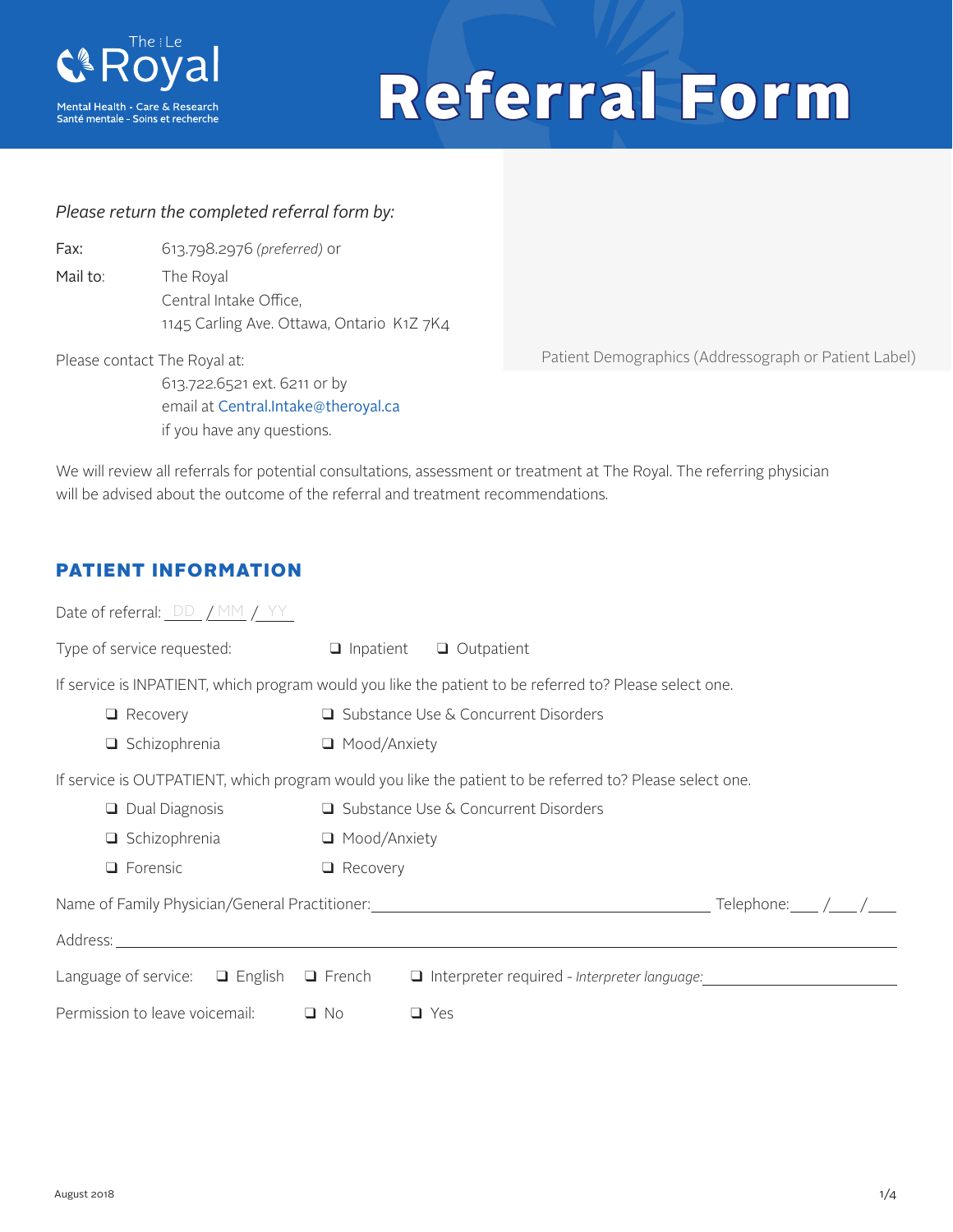| The i Le<br><b>G</b> Royal                                            | Patient Name: | Date of Birth: |
|-----------------------------------------------------------------------|---------------|----------------|
| Mental Health - Care & Research<br>Santé mentale - Soins et recherche |               |                |
|                                                                       |               |                |

#### REASON FOR REFERRAL

| Role of referrer: $\Box$ Psychiatrist    | $\Box$ Nurse practitioner $\Box$ General practitioner Other:                                                                                                                                                                   |                            |                               |
|------------------------------------------|--------------------------------------------------------------------------------------------------------------------------------------------------------------------------------------------------------------------------------|----------------------------|-------------------------------|
|                                          | Referrer Last Name: University of the Contract of the Contract of the Contract of the Contract of the Contract of the Contract of the Contract of the Contract of the Contract of the Contract of the Contract of the Contract |                            |                               |
| Telephone No.: ____/____/____ x ________ |                                                                                                                                                                                                                                | Fax: $\angle$ / /          |                               |
| $\Box$ Diagnostic clarification          | $\Box$ Medication recommendations                                                                                                                                                                                              | $\Box$ Community resources |                               |
| $\Box$ Treatment                         | $\Box$ CBT for mood/anxiety disorders                                                                                                                                                                                          |                            | $\Box$ Other, please specify: |

Why are you referring the patient now? *(e.g. current symptoms, presenting problems, history of frequent ER visits/police contact, imminent risk to self/others, recent changes mental status, goals for assessment)*

Psychiatric Diagnosis *(suspected or known)*

#### MEDICAL INFORMATION

Please list all current medications and previously trialled psychiatric medications. Enter the list below separated by commas. Note that no referral can proceed until a medication list has been provided.

#### **Medications**

| <b>Current Medication(s)</b>   | Dose | Frequency | <b>Date Started</b> |
|--------------------------------|------|-----------|---------------------|
|                                |      |           |                     |
|                                |      |           |                     |
|                                |      |           |                     |
|                                |      |           |                     |
| Past Psychiatric Medication(s) | Dose | Frequency | <b>Date Started</b> |
|                                |      |           |                     |
|                                |      |           |                     |
|                                |      |           |                     |
|                                |      |           |                     |

Allergies:  $\Box$  No  $\Box$  Yes If yes, please list: \_\_\_\_\_\_\_\_\_\_\_\_\_\_\_\_\_\_\_\_\_\_\_\_\_\_\_\_\_\_\_\_

*Please attach pre-sentence report, account of offence, previous psych reports, any corresponding documents.*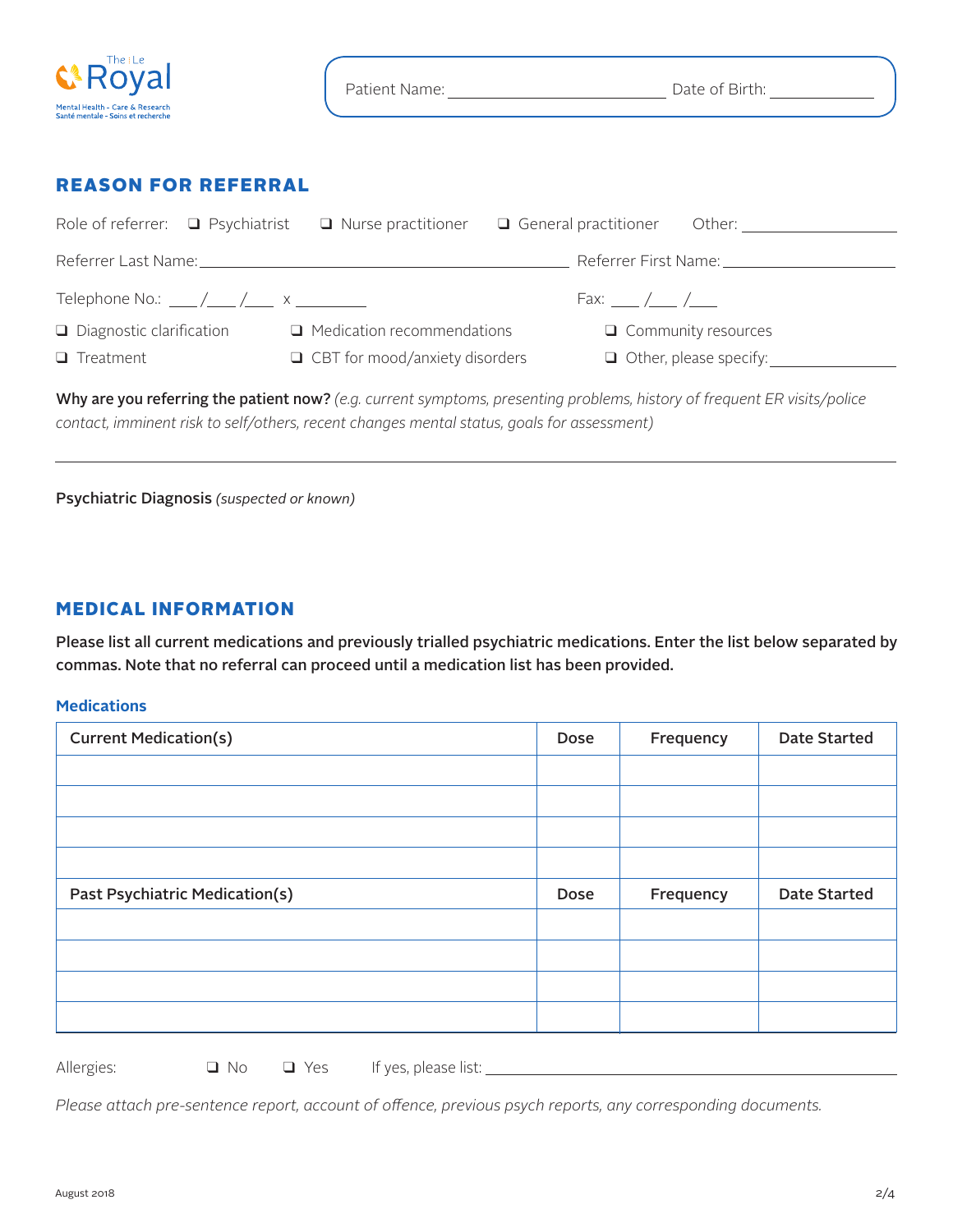

Substance Use *(suspected or known) Please describe in detail if patient has current or a history of substance use. Indicate when, how long, quantity, frequency and drug used. Please repeat for each occurrence of drug used and/or major changes to usage (e.g. withdraw, relapse). Attach sheet if necessary.*

#### LEGAL INFORMATION

| Does the patient have any outstanding charges? |  | $\Box$ No $\Box$ Yes $\Box$ Unknown |
|------------------------------------------------|--|-------------------------------------|
| If yes, please describe:                       |  |                                     |

#### CONSENT

| Is patient aware and in agreement with this referral?                                              | O No                                  | $\Box$ Yes |           |                                           |  |
|----------------------------------------------------------------------------------------------------|---------------------------------------|------------|-----------|-------------------------------------------|--|
| Is patient aware that we will obtain past reports from hospitals/mental health agencies? $\Box$ No |                                       |            |           | $\Box$ Yes (complete attached Schedule A) |  |
| Does patient consent to the disclosure of these past records to The Royal?                         | $\Box$ No                             | $\Box$ Yes |           |                                           |  |
| Is patient capable to consent to treatment?                                                        | - No<br>Q.                            | $\Box$ Yes |           | $\Box$ Unknown                            |  |
| *If no, please identify Substitute Decision Maker/Power of Attorney/Public Guardian & Trustee      |                                       |            |           |                                           |  |
| Name:                                                                                              | Telephone: $\angle$ $\angle$ $\times$ |            |           |                                           |  |
|                                                                                                    |                                       |            |           |                                           |  |
| Is the patient aware that The Royal is a research and teaching hospital and as such,               |                                       |            |           |                                           |  |
| he/she may be contacted to discuss participation in research?                                      |                                       |            | $\Box$ No | Yes                                       |  |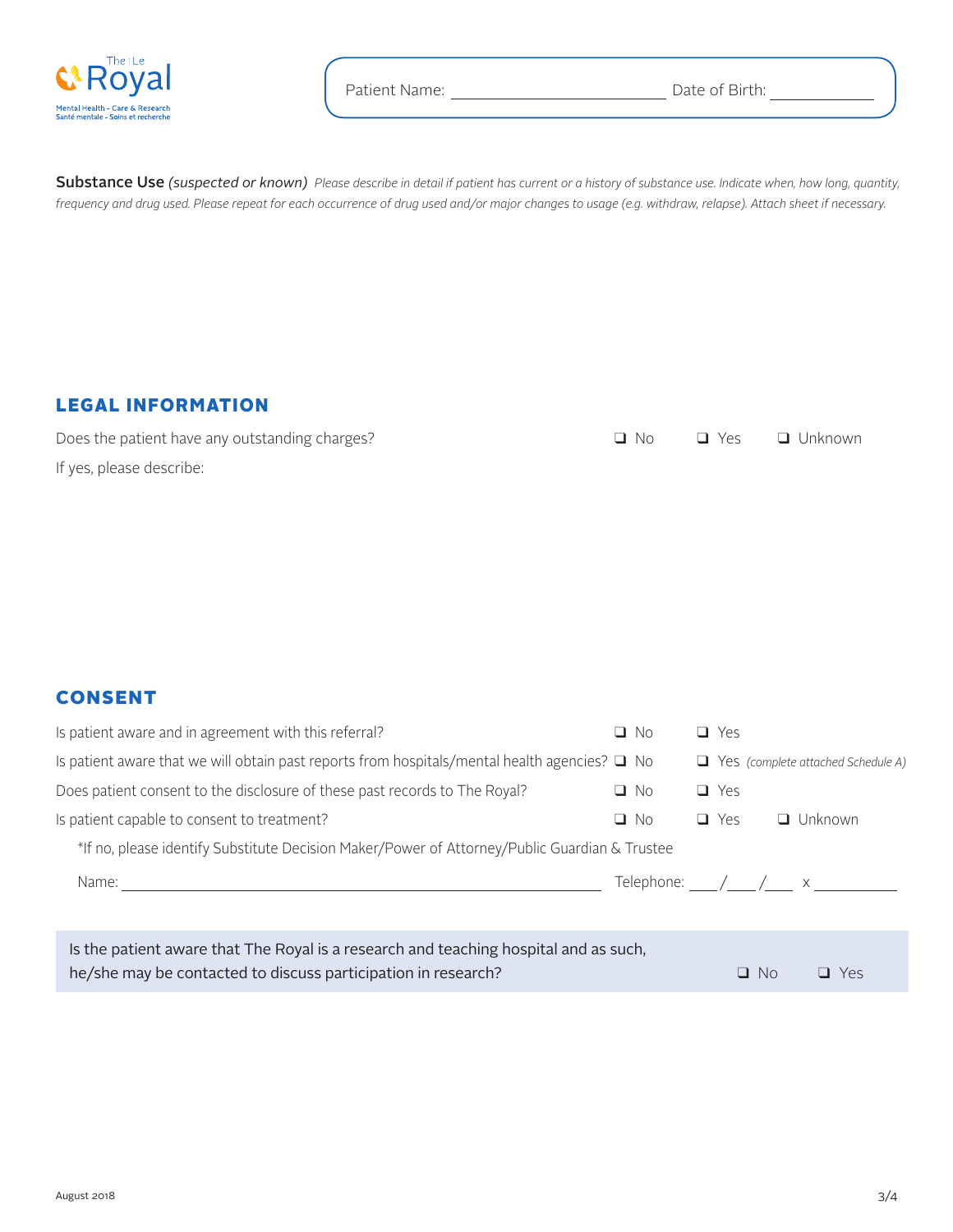

## TO BE COMPLETED BY THE REFERRING SOURCE *(mandatory)*

| Is the patient currently enrolled with Health Links Ontario?                                                                                                                                                                                                   | $\Box$ No | $\Box$ Yes                                |
|----------------------------------------------------------------------------------------------------------------------------------------------------------------------------------------------------------------------------------------------------------------|-----------|-------------------------------------------|
| Will you continue to provide care for this patient once discharged from our program?                                                                                                                                                                           | $\Box$ No | $\Box$ Yes                                |
| If no, please identify who will resume care or follow-up?                                                                                                                                                                                                      | $\Box$ GP | $\Box$ Psychiatrist                       |
|                                                                                                                                                                                                                                                                |           | Telephone:____/____ / ____ Fax:___ /____/ |
| If referring a patient to the Regional Dual Diagnosis Consultation Team (RDDCT)<br>please provide the following documentation: Psychological Assessment and Relevant developmental history<br>(e.g. Disabilities, intellectual delay, autism or other issues). |           | $\Box$ No<br>$\Box$ Yes                   |
| <b>REFERRING INSTITUTION</b>                                                                                                                                                                                                                                   |           |                                           |
| Name: https://www.archive.com/communications/communications/communications/communications/communications/communications/communications/communications/communications/communications/communications/communications/communicatio                                 |           |                                           |
| Service (please include one abbreviation code only): (ie. AM - Ambulatory Care)                                                                                                                                                                                |           |                                           |
| <b>RECOVERY PROGRAM REFERRALS ONLY</b>                                                                                                                                                                                                                         |           |                                           |

## Patient goals of admission: A) B) and the contract of the contract of the contract of the contract of the contract of the contract of the contract of the contract of the contract of the contract of the contract of the contract of the contract of the con  $\overline{C}$ ) REFERRAL FORM MUST HAVE APPROPRIATE SIGNATURE FOR COMPLETION

Date: Completed by (Print name): Completed by (Print name): Completed by (Print name): Completed by (Print name):

Signature and Designation: